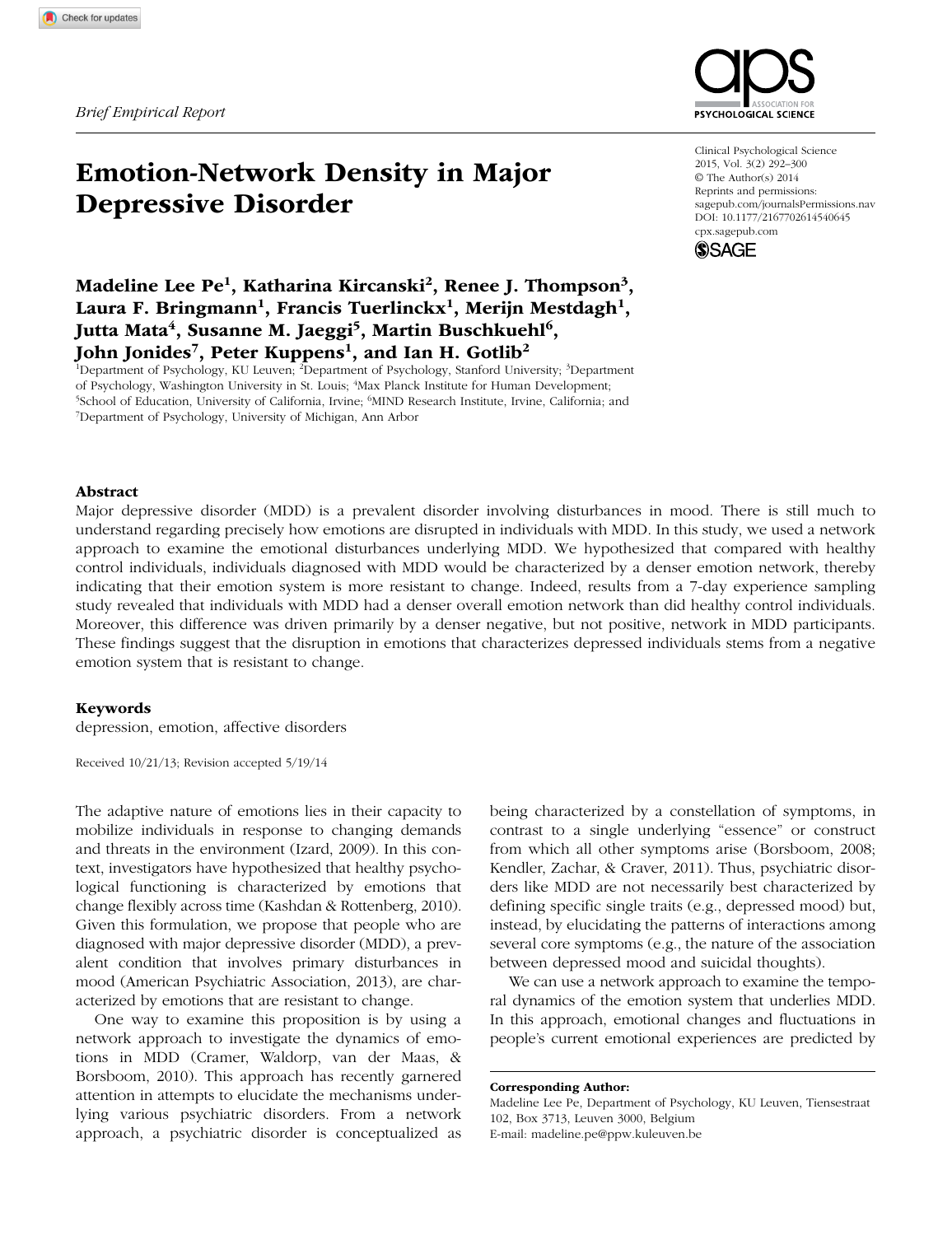different emotions experienced at a previous time point and possible external influences. The patterns of emotions that are mutually predictive can differ across individuals (Pe & Kuppens, 2012). That is, some individuals may have stronger temporal connections among specific emotions (i.e., emotions that strongly predict each other over time) than do other individuals. The overall strength of these temporal connections represents the density<sup>1</sup> of the emotion network (Newman, 2010): Stronger temporal connections reflect a denser emotion network, whereas weaker temporal connections reflect a less dense emotion network. For example, if we examine someone's current happiness, the extent to which this emotion is predicted by his or her anger, sadness, and happiness at the previous time point would reflect a part of the density of his or her emotion network.

This differential density can be conceptualized as an overall indicator of the resistance of the emotion system to change. A denser network suggests that emotions are more self-predictive (i.e., current emotions are predicted by emotions at a previous time point) and, thus, the less likely it is that other factors can access and influence the emotion system. This builds a constricted and insulated emotional landscape, which makes the emotion system more resistant to both internal (e.g., emotion-regulation efforts) and external (e.g., environmental) demands (Kuppens, Allen, & Sheeber, 2010). As a result, emotions lose their adaptive function of mobilizing individuals so that they can respond to changing internal and external demands.

The proposition that depressed individuals are characterized by an emotion network that is denser and, thus, less flexible and more resistant to change than are nondepressed persons is not unique to the current study. Support for this formulation comes from studies on emotional reactivity (Rottenberg, 2005; Rottenberg, Gross, & Gotlib, 2005) and emotional inertia (Kuppens et al., 2010) in clinically depressed individuals. In studies of emotional reactivity, it is assumed that participants' emotional responses are resistant to change when their emotional experiences do not change in response to a negative or positive external event. Indeed, it has been shown in laboratory studies that people diagnosed with MDD are characterized by emotion-context insensitivity (Rottenberg, 2005; Rottenberg et al., 2005); that is, their responses to emotional (both positive and negative) stimuli tend to be similar to their responses to neutral stimuli (for a meta-analysis, see Bylsma, Morris, & Rottenberg, 2008).<sup>2</sup> In turn, *emotional inertia* is defined as the extent to which specific emotions (or aggregated emotions, such as negative affect) persist over time and is typically measured as the autocorrelation of a single emotion over time (Kuppens et al., 2010). Higher autocorrelation reflects higher resistance to emotional change. Emotional

inertia of negative emotions has been shown to be related to the severity of depressive symptoms in normal populations (Koval, Kuppens, Allen, & Sheeber, 2012; Kuppens et al., 2012) and to the diagnosis of depression (Kuppens et al., 2010; Kuppens et al., 2012; but for an exception, see Thompson et al., 2012; see Houben, Van den Noortgate, & Kuppens, 2013, for a meta-analysis that confirms these findings).

Although emotional inertia and density of the emotion network both reflect some form of resistance to change, they make different assumptions about what constitutes such resistance. Whereas emotional inertia indicates that the current level of an emotion is predicted by the level of that same emotion at a previous time point (whether for a single emotion, such as anger, or for an aggregated measure of emotions, such as overall negative affect), the emotion-network approach involves all mutual interrelations among different emotions by focusing on how each emotion (i.e., various positive and negative emotions) experienced at a specific time point (e.g., sadness at time *t*) can be predicted by all emotions at a previous time point (e.g., anger, sadness, happiness, guilt, and others at time *t* – 1). In other words, whereas inertia examines the predictability of a single emotion or affective dimension, density captures the predictability of the entire emotional system, including all interactions among different emotions. Therefore, emotional density is a much broader notion than is emotional inertia, given that it applies to the flexibility or rigidity of the dynamic interplay between the different emotional states in the system, including how they mutually influence each other across time, rather than considering single emotional states on their own.

In sum, we hypothesize that if the emotion system in MDD is resistant to change, MDD participants (relative to healthy control individuals) should have a relatively dense emotion network, which results from stronger temporal connections between different emotions. We test this hypothesis by analyzing emotion data of MDD and healthy control individuals that were obtained in a large experience sampling study.

## Method

## *Participants and procedure*

Participants were recruited from the surrounding communities of Stanford, California, and Ann Arbor, Michigan, through advertisements posted online (e.g., Craigslist) and at local businesses (e.g., bulletin boards). Participants were English-speaking adults aged 18 to 40 years. The healthy control (CTL) group (*n* = 53) comprised individuals who experienced no current or past mental-health disorders and had scores of 9 or less on the Beck Depression Inventory–II (BDI-II; Beck, Steer, & Brown,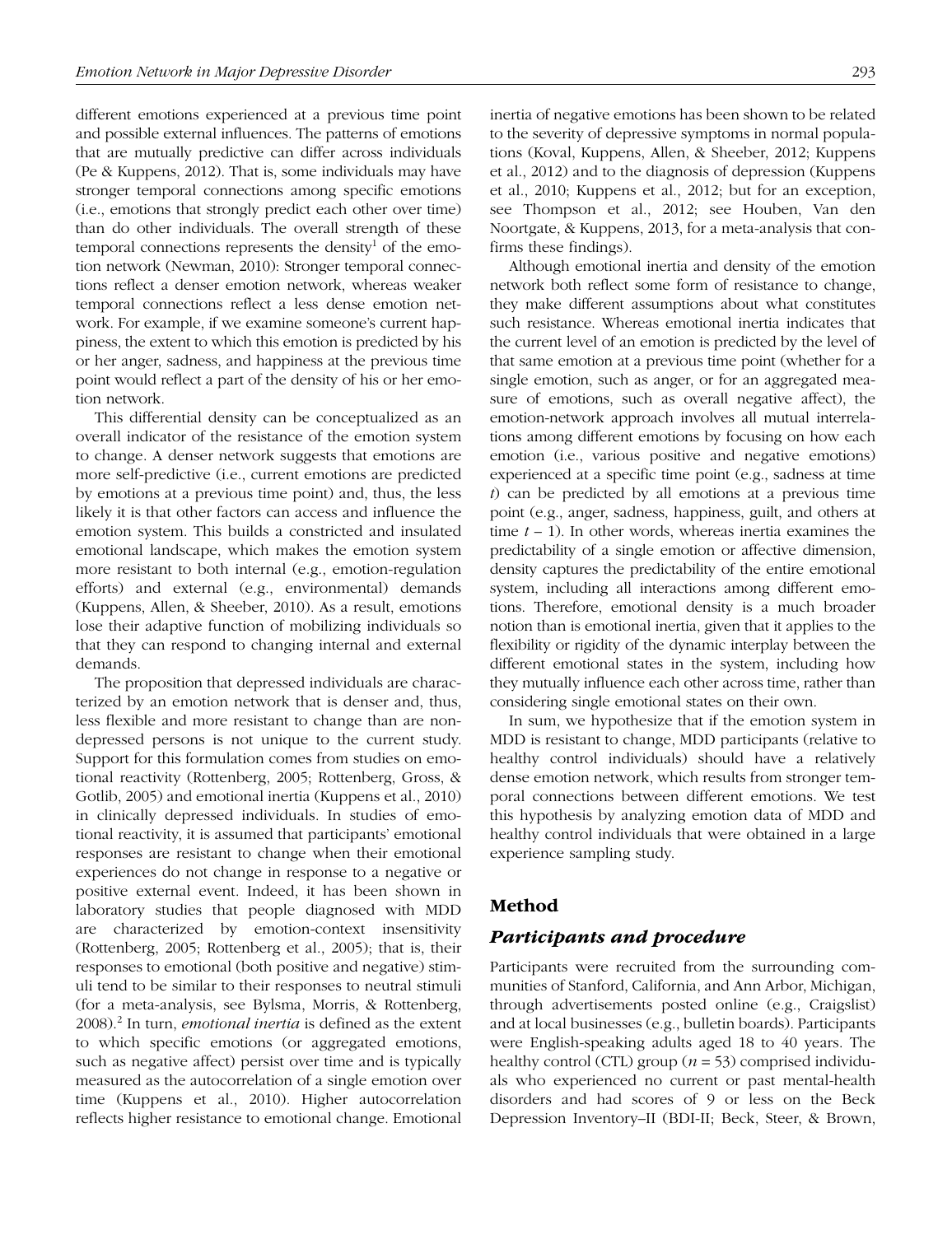1996). The depressed (MDD) group  $(n = 53)$  comprised participants who were currently diagnosed with MDD as assessed by the Structured Clinical Interview for *DSM– IV–TR* Axis I Disorders (First, Spitzer, Gibbon, & Williams, 2001). In addition, participants in the MDD group were required to have a BDI-II score of 14 or more, an absence of alcohol-drug dependence in the past 6 months, and no Bipolar I or II diagnoses or evidence of psychotic disorders. Twenty-two individuals were excluded from analysis because of BDI-II scores being outside of the range of eligibility  $(n = 7)$ , equipment failure  $(n = 12)$ , or noncompliance (e.g., responding to less than 41 prompts;  $n = 3$ ), thereby leaving the final sample of 106 participants. The study was approved by the institutional review boards of Stanford University and University of Michigan.

Participants carried a personal digital assistant as they went about their daily activities. Palm units (Palm Pilot Z22) were individually programmed (using ESP 4.0; Barrett & Feldman Barrett, 2000) to beep eight times a day between 10 a.m. and 10 p.m. for approximately 7 consecutive days. Prompts occurred at random times within eight 90-min windows per day; thus, prompts could occur between 2 and almost 180 min apart (*M* = 93 min, *SD* = 38 min). Participants were given 3 min to respond to the initial question. Participants provided informed consent and were compensated for their participation, with an extra incentive for responding to more than 90% of the prompts.

Given our research question, we focus here only on the emotion items. At each beep, participants used a 4-point scale ranging from 1 (*not at all*) to 4 (*a great deal*) to indicate their current levels of negative (sad, anxious, angry, frustrated, ashamed, disgusted, guilty) and positive (happy, excited, alert, active) affect.

## *Data preparation*

To estimate the density of the emotion network, we estimated the average temporal connection strengths among all of the emotion variables (Bringmann et al., 2013). We first conducted a series of univariate multilevel analyses with each emotion at time *t* being predicted by all the other emotions (including the emotion variable itself) at time  $t - 1$ , in which time  $t - 1$  and time  $t$  refer to two consecutive beeps within the same day. This allowed us to evaluate the unique contribution of each emotion at time *t* – 1 on the specific emotion of interest at time *t*. All predictors were centered on each individual's mean score. For example, the Level 1 regression equation for person *i* for current sadness experience is as follows:

$$
sad_{it} = \delta_{0i} + \delta_{1i} \left(sad_{i,t-1}\right) + \delta_{2i} \left( anxious_{i,t-1}\right)
$$

$$
+ \delta_{3i} \left( angry_{i,t-1}\right) + \dots \delta_{11i} \left( active_{i,t-1}\right) + e_{it}.
$$

Each slope represents the strength of the temporal connection between emotion pairs (e.g.,  $\delta_{1i}$  represents the expected change in sadness at the current time point given a 1-unit increase in sadness at the previous time point, keeping everything else constant, which is similar to the measure of sadness inertia, but controlling for the effects of the other emotions as well;  $\delta_{2i}$  represents the expected change in current sadness given a 1-unit increase in previous anxiety, while controlling for the effects of the other emotions). This procedure was conducted 11 times, once for every emotion as a dependent variable. At Level 2 of each of the multilevel models, we estimated an empty model; thus, all random effects (intercepts and slopes) are assumed to come from a multivariate normal distribution (one for each separate regression).

In the next step, individual participants' slopes were then extracted from the multilevel model. Because we were interested in the strength of these connections regardless of directionality, we calculated the average of the absolute value of the 121 slopes to represent the density of the emotion network for each person. Two participants from the CTL group were removed from analysis because their overall emotion-network values were more than 3 *SD*s above the mean of their group.3

We also wanted to elucidate the precise location of the emotion-network density in MDD by examining the density of the network separately for positive and negative emotions. The density of the positive emotion network is the mean of the 44 absolute slope values from the series of multilevel models that used positive emotions as the dependent variable: A positive emotion network refers to how much previous emotions predict current individual positive emotions. Similarly, the density of the negative emotion network is the mean of the 77 absolute slope values from the series of multilevel models that used negative emotions as the dependent variable: A negative emotion network refers to how much previous emotions predict current individual negative emotions.

## Results

## *Participant characteristics*

The MDD and CTL groups did not differ significantly in gender,  $\chi^2(1, N = 106) = 0.18$ ,  $p = .83$ ,  $\phi_c = .04$  (MDD: 71.7% female, 28.3% male; CTL: 67.9% female, 32.1% male), education,  $\chi^2(3, N = 106) = 6.67, p = .08, \phi_c = .25$ (MDD: 11% high school graduate, 38% some college, 43% bachelor's degree, 8% advanced degree; CTL: 47% some college, 43% bachelor's degree, 9% advanced degree), or ethnicity,  $\chi^2(5, N = 106) = 7.79$ ,  $p = .17$ ,  $\phi_c =$ .27, with both groups being largely Caucasian (MDD: 73.6%; CTL: 62.3%). The two groups did differ in age,  $t(104) = 2.19, p = .03$ , Cohen's  $d = 0.44$ ; the MDD group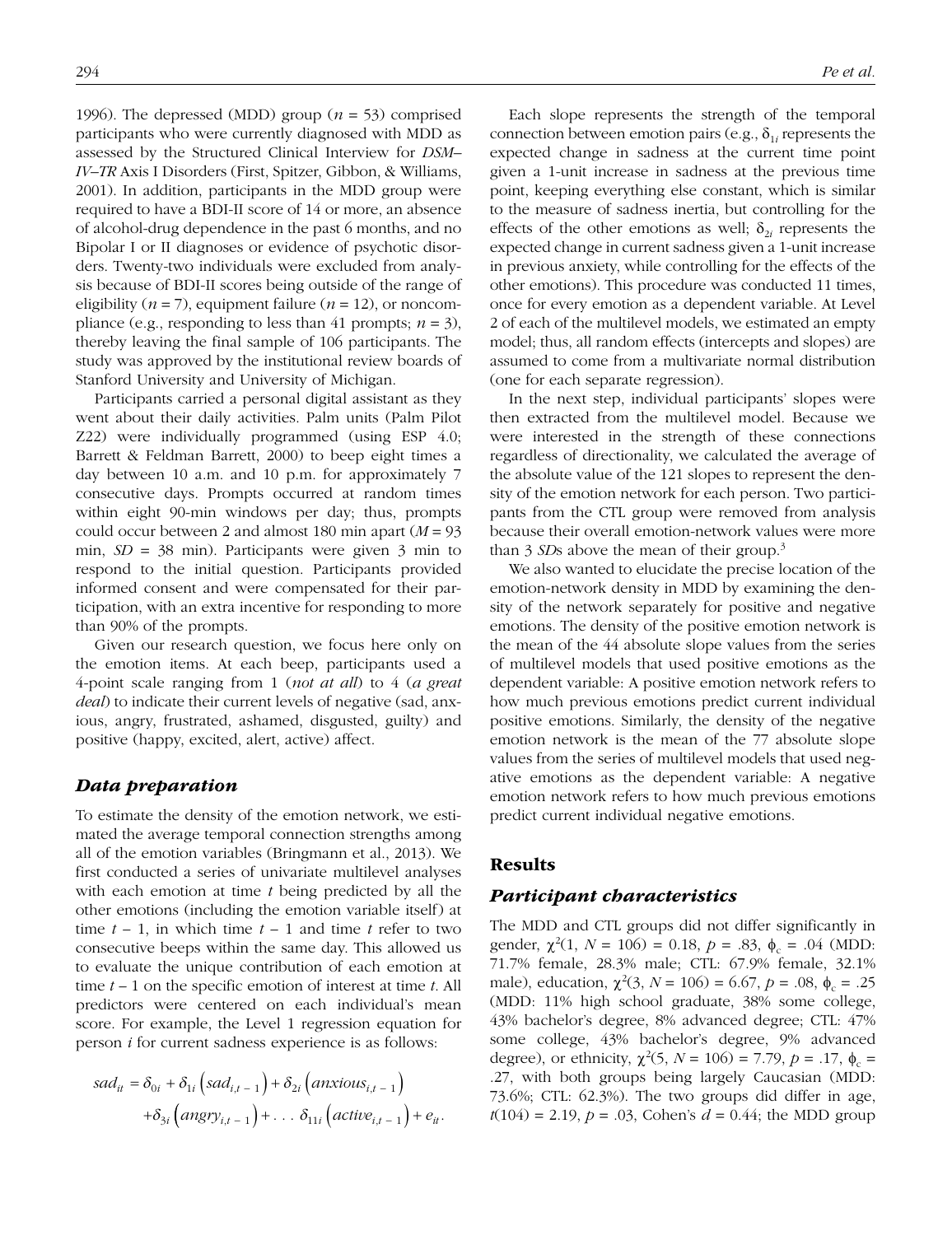| Emotion network | Depression status group |                | Difference test |               | Effect size    |
|-----------------|-------------------------|----------------|-----------------|---------------|----------------|
|                 | CTL $(n = 51)$          | MDD $(n = 53)$ | t(102)          | $\mathcal{P}$ | (Cohen's $d$ ) |
| <b>Overall</b>  | 0.05(0.00)              | 0.08(0.00)     | 10.08           | $-.001$       | 2.00           |
| <b>Negative</b> | 0.04(0.00)              | 0.09(0.00)     | 12.34           | $-.001$       | 2.44           |
| <b>Positive</b> | 0.07(0.00)              | 0.07(0.00)     | $-0.26$         | .79           | $-0.05$        |
| Anxious         | 0.06(0.00)              | 0.10(0.01)     | 5.49            | < .001        | 1.09           |
| Sad             | 0.03(0.00)              | 0.10(0.01)     | 10.92           | < .001        | 2.16           |
| Disgusted       | 0.04(0.00)              | 0.10(0.01)     | 10.44           | < 0.001       | 2.07           |
| Angry           | 0.04(0.00)              | 0.08(0.01)     | 6.63            | < 0.001       | 1.31           |
| Guilty          | 0.02(0.00)              | 0.08(0.01)     | 9.64            | < 0.001       | 1.91           |
| Ashamed         | 0.04(0.00)              | 0.09(0.00)     | 9.23            | < 0.001       | 1.83           |
| Frustrated      | 0.05(0.00)              | 0.08(0.00)     | 6.07            | < .001        | 1.20           |
| Active          | 0.06(0.00)              | 0.06(0.00)     | 0.63            | .53           | 0.12           |
| Alert           | 0.07(0.00)              | 0.08(0.00)     | 1.23            | .22           | 0.24           |
| Happy           | 0.07(0.00)              | 0.06(0.00)     | $-1.77$         | .08           | $-0.35$        |
| Excited         | 0.07(0.00)              | 0.06(0.00)     | $-1.04$         | .30           | $-0.21$        |

Table 1. Emotion-Network Density by Depression Status

Note: The table presents means for each measure unless otherwise indicated. Standard errors are shown in parentheses. Values in bold represent the main variables examined; these main emotion-network variables are illustrated in Figure 1. CTL = healthy control; MDD = major depressive disorder.

 $(M = 28.2$  years,  $SD = 6.4$ ) was older than the CTL group  $(M = 25.4 \text{ years}, SD = 6.4).$ 

## *Network density*

We conducted an independent samples *t* test to compare the MDD and CTL groups with respect to the density of their emotion networks. We first examined their overall emotional networks, not differentiating by valence. Consistent with our hypothesis, results showed that individuals with MDD had a significantly denser overall emotion network than did the CTL individuals (see Table 1), and this difference was marked by a considerable effect size (*d* = 2.00). Because the density values in Table 1 are not readily interpretable, we illustrate this finding in Figure 1 by graphically displaying the average overall emotion network for MDD and CTL groups.

We further examined whether the two groups of participants differed in both their positive and their negative emotion networks by conducting a repeated measures analysis of variance with group (MDD, CTL) as the between-subjects variable and emotion-network valence (negative, positive) as the within-subjects factor. This analysis yielded a significant main effect of group,  $F(1, 102) =$ 69.15,  $p < .001$ ,  $\eta_p^2 = .40$ , but not of valence,  $F(1, 102) =$ 0.01,  $p = 0.92$ ,  $\eta_p^2 = 0.00$ . These effects were qualified, however, by a significant interaction of group and valence, *F*(1, 102) = 120.58,  $p < .001$ ,  $\eta_p^2 = .54$ . Follow-up *t* tests indicated that MDD individuals had a significantly denser negative emotion network than did CTL individuals  $(d = 2.44)$ ; in contrast, MDD and CTL groups did not differ in the

density of their positive emotion network  $(d = -0.05;$  see Table 1 and Fig. 1).<sup>4,5</sup> Although not part of the main analysis, we included the density results for each emotion in Table 1 to show that the MDD and CTL groups differed significantly across all negative emotions and no positive emotions.

## *Follow-up analyses*

Gender differences. We examined the role of gender<sup>6</sup> by conducting a repeated measures analysis of variance similar to the one described earlier, but this time, we included gender and its interaction with group. Although there was not a main effect for gender,  $F(1, 100) = 3.41$ ,  $p = .07$ ,  $\eta_p^2 = .03$ , or a significant interaction of gender and group,  $F(1, 100) = 0.40$ ,  $p = .53$ ,  $\eta_p^2 = .00$ , there was a significant interaction of valence, gender, and group, *F*(1, 100) = 5.79, *p* = .02,  $\eta_p^2$  = .06. In the MDD group, women  $(M = 0.10, \, SE = 0.00)$  had a denser negative emotion network than did men ( $M = 0.08$ ,  $SE = 0.01$ ),  $t(51) =$  $-2.24$ ,  $p = .03$ ,  $d = -0.44$ ; this gender difference was not evident in the CTL group,  $t(49) = -0.55$ ,  $p = .59$ ,  $d =$ –0.11. With respect to the density of the positive network, men and women did not differ from each other in either the MDD group,  $t(51) = 0.32$ ,  $p = .75$ ,  $d = 0.06$ , or the CTL group,  $t(49) = -1.19$ ,  $p = .24$ ,  $d = -0.24$ .<sup>7</sup>

*Variability of emotions.* It is possible that the observed differences in the density of the emotion network can be explained by group differences in emotion variance. Indeed, the MDD individuals had a higher standard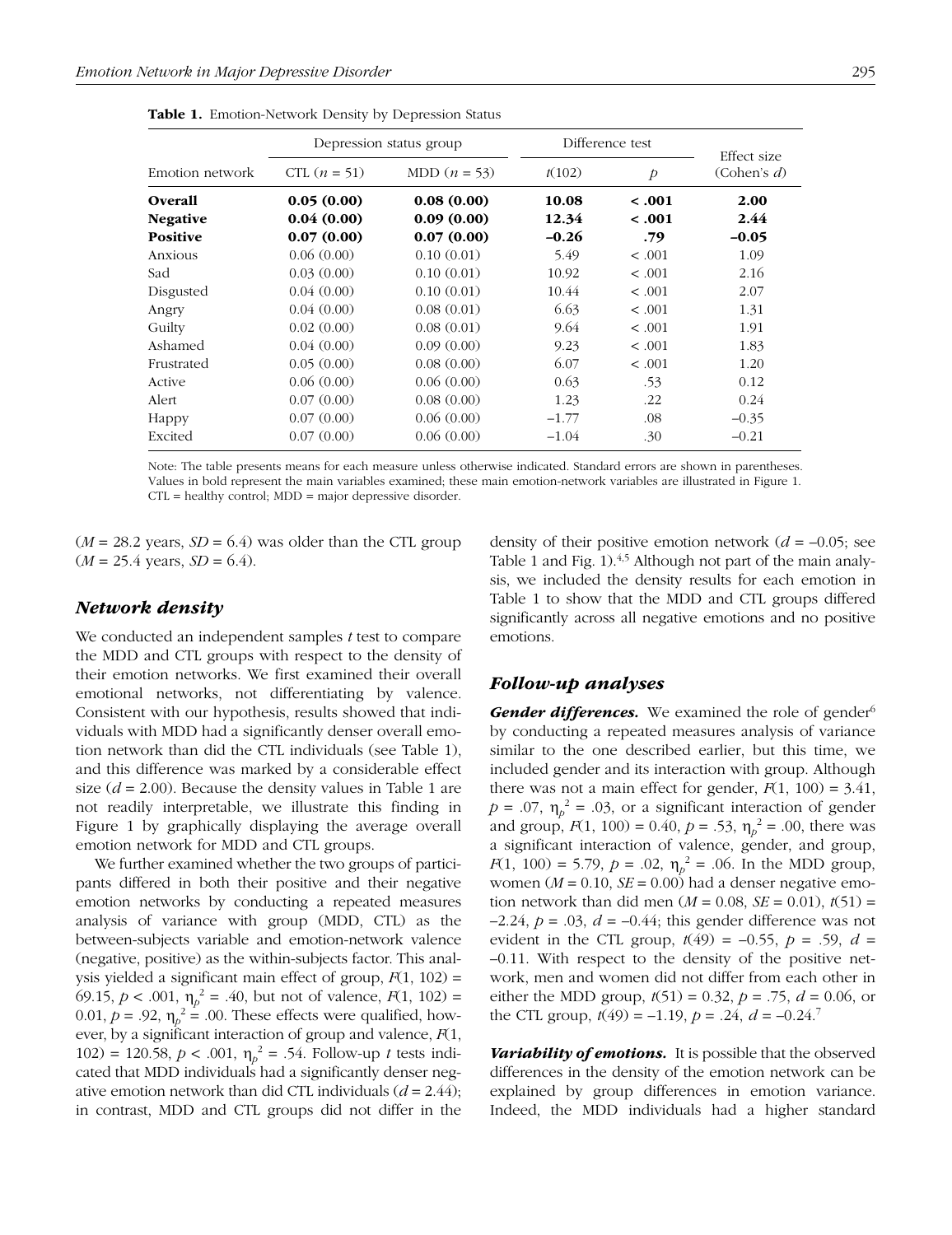

Fig. 1. Graphic display of emotion networks by depression status group. Arrows represent the strength of the connections between any two pairs of emotions (one emotion at time *t* – 1 and the other at time *t* within days). Dotted arrows correspond to slope values 1 *SD* below the mean of the overall network density across groups (weak connections), dashed arrows correspond to values around the mean across groups (values between 1 *SD* below and above the mean of the overall network density; moderate connections), and bold arrows correspond to values 1 *SD* above the mean across groups (strong connections). MDD = depressed group; CTL = healthy control group.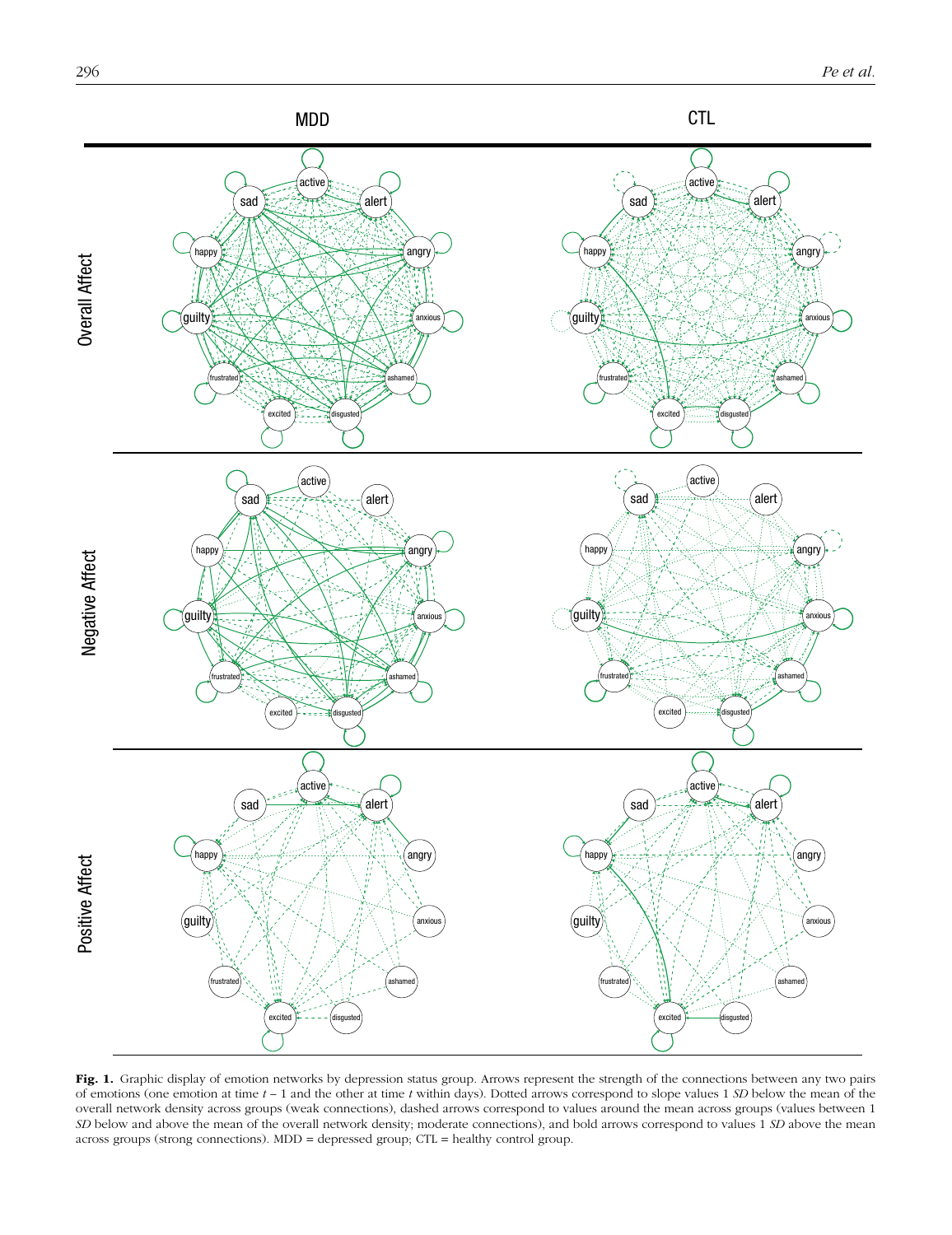deviation<sup>8</sup> in the intensity of their overall emotions  $(M =$ 0.69,  $SE = 0.02$ ) than did the CTL individuals ( $M = 0.40$ , *SE* = 0.02), *t*(102) = 9.83, *p* < .01, *d* = 1.95. The MDD individuals also had a higher standard deviation in their negative emotions  $(M = 0.72, SE = 0.03)$  than did the CTL individuals (*M* = 0.23, *SE* = 0.02), *t*(102) = 13.53, *p* < .01,  $d = 2.67$ , but not in their positive emotions,  $t(102) = -0.69$ ,  $p = .49$ ,  $d = -0.14$ . To rule out the possibility that disproportionate variance is driving the group differences in density, we conducted a multiple regression with density as the dependent variable, and the standard deviation (standardized) and diagnostic group (MDD, CTL) as predictors. For the overall network, after we controlled for the standard deviation of overall emotions, diagnostic group remained a significant predictor of density, β = 0.21,  $t(101) = 3.06$ ,  $p < 0.01$ ,  $d = 0.61$ . Similar results were found for the negative emotion network: After we controlled for the standard deviation of negative emotions, diagnostic group remained a significant predictor of density,  $β = 0.19$ ,  $t(101) = 2.46$ ,  $p = .02$ ,  $d = 0.49$ . Therefore, we can conclude that the denser overall and negative emotion networks found in the MDD individuals relative to the CTL individuals were not a function of group differences in variability. For the positive emotion network, diagnostic group did not significantly predict density,  $\beta$  = 0.02, *t*(101) = 0.31, *p* = .76, *d* = 0.06, even after we controlled for the standard deviation of positive emotions.<sup>9</sup>

## **Discussion**

Although there is a growing consensus that MDD involves disturbances of mood, it is still unclear precisely how emotions are disrupted in individuals diagnosed with MDD. In the present study, we used a network approach to examine the emotion system underlying MDD. On the basis of previous work (Kuppens et al., 2010; Rottenberg et al., 2005), we proposed that the everyday emotions of depressed individuals would be more resistant to changing internal and external demands than would the emotions of their nondepressed peers, thereby resulting in an emotion network that is more self-determining or dense. Supporting our hypothesis, our findings revealed that participants with MDD had a denser overall emotion network than did CTL individuals, which involved multiple stronger temporal connections among various emotions. Thus, compared with nondepressed control individuals, the emotions experienced by individuals with MDD tend to be more strongly determined by their previous emotions and, therefore, more resistant to change.

It is important to note that the density of this overall emotion network may be driven by the network of a particular emotion valence rather than representing a joint contribution of both positive and negative emotion networks. To investigate this possibility, we examined the network data separately for positive and negative emotions. The results of these analyses clearly indicated that the MDD and CTL groups differed in the density of their negative, but not their positive, emotion networks.<sup>10</sup> Specifically, the MDD group had a denser negative emotion network: Their previous emotions strongly predicted their current experience of negative emotions.

Our result is consistent with previous research on emotional inertia that has indicated that it is primarily negative emotions in depression that tend to be resistant to change (Houben et al., 2013). However, it is notable that the present sample of depressed and nondepressed participants was shown to be comparable with respect to inertia of negative or positive emotions in an earlier study (Thompson et al., 2012). We believe that in reconciling this difference, it is instructive to consider that in emotional inertia, resistance to change involves the selfpredictability of a particular emotion (or an aggregated measure of emotions). In contrast, in density, resistance to change is not only a result of the self-predictability of a particular emotion (as in inertia) but also heavily influenced by the various emotions (including both positive and negative emotions) experienced by the individual. The difference in the results for these two measures suggests that the group difference in density is influenced more by the cross-lagged relations among various emotion measures than by the inertia variable. $^{11}$ 

In addition, the emotion network quantifies resistance to change as the absolute slope values of the temporal relations between the various emotions, whereas this is not the case for emotional inertia. Thus, the directionality of the associations among emotions over time is less important when defining the density of an emotion network. A person who feels sadder after feeling angry and a person who feels less sad after feeling angry may differ qualitatively in the direction of the temporal relation between their emotions, but they may be similar in the degree of predictability of their emotions; that is, for both individuals, their previous emotions predict the intensity of their current emotions.

It is important to note here that although denser negative emotion networks did not differ by gender in the CTL group, depressed women exhibited a denser negative emotion network than did depressed men. These findings may help us to understand why women are more prone to experience depression than are men (Nolen-Hoeksema, 2001). Because depressed women's negative emotion system tends to be more resistant to change, it may be more difficult for them to break the cycle of negative emotionality. This may also help explain the heightened experience of negative emotions in women compared with men (Larsen & Diener, 1987). These findings may also help us understand why women ruminate more than men do (Nolen-Hoeksema, Wisco, & Lyubomirsky, 2008). Because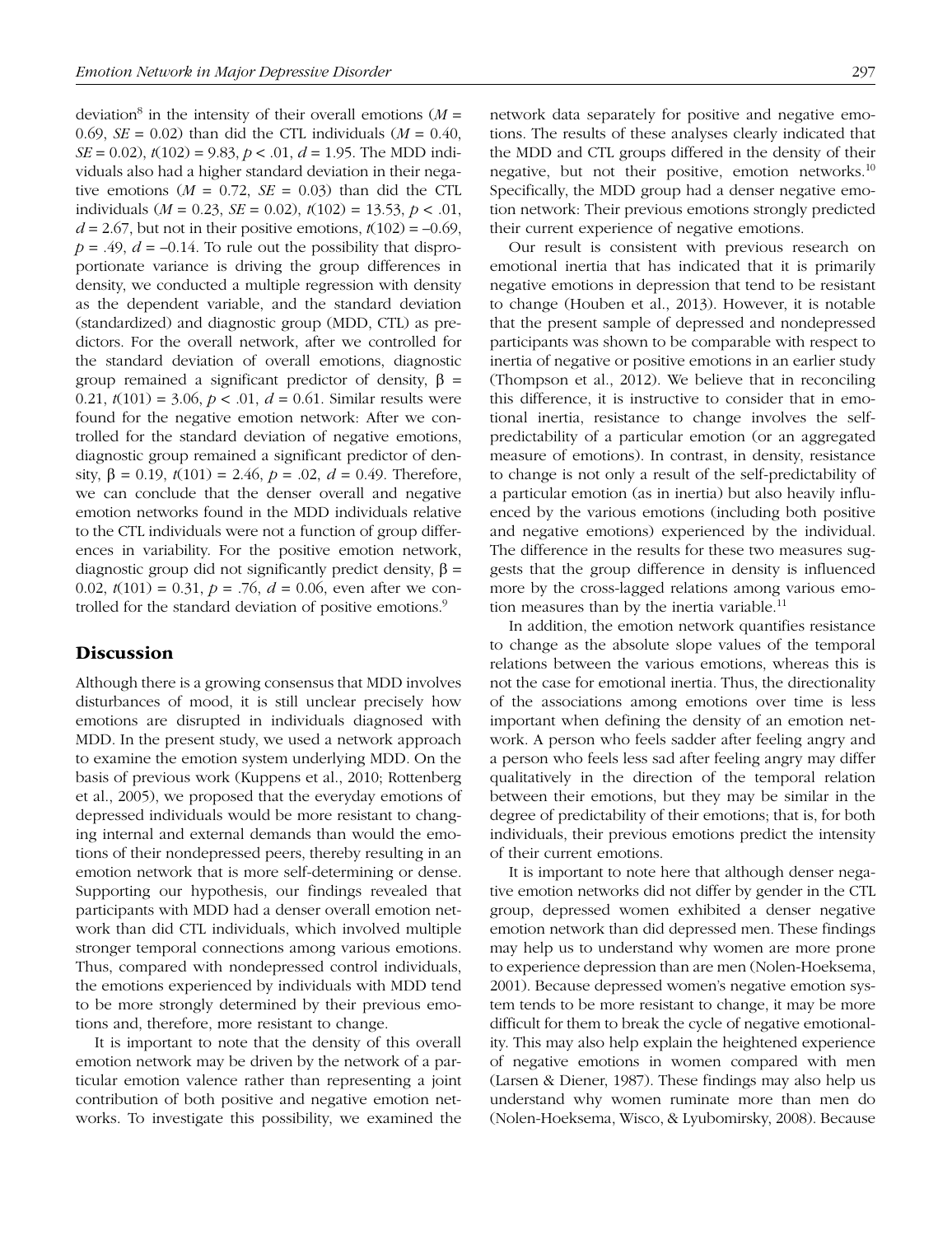rumination involves perseverative thinking about feelings, it may be that rumination arises from, contributes to, or has bidirectional influences with the more self-determining nature of negative emotions in depressed women. Future studies are needed to examine these formulations more explicitly and systematically.

Although the present findings increase knowledge of the everyday emotional functioning of individuals with MDD, this study is not without limitations. First, the MDD group was older than the CTL group; however, age did not moderate the group differences in the density of the network. Second, the positive emotion words used in this study captured only medium- or high-arousal positive emotions. To be able to draw stronger conclusions regarding group differences in positive emotion network, researchers in future studies should use a broader range of positive emotion words that are sampled across the full arousal dimension of positive emotions (Russell, 2003). Third, because the findings of the present study are based on participants who were currently diagnosed with MDD, we cannot make strong conclusions regarding their generalizability to people at risk for, or who have recovered from, depression. We suspect, however, that greater density is a trait-based risk factor for depression that would be observed in these groups as well. Future research is needed to examine this formulation.

Another possible avenue for future research is to examine the emotion network in other forms of psychopathology, such as bipolar disorder. Investigators have posited that patients with bipolar disorder experience heightened positive emotion across contexts; that is, they experience elevated levels of positive emotions not solely in response to positive or rewarding stimuli but also in response to negative or neutral stimuli (Gruber, 2011). Thus, the everyday positive emotions experienced by patients with bipolar disorder may be more resistant to change (denser positive emotion network) than is the case for healthy control individuals. Investigators might also profitably examine temporal connections between specific emotions. For example, researchers interested in studying MDD and general anxiety disorder (GAD), two highly comorbid disorders (Kessler, Chiu, Demler, & Walters, 2005), might investigate the temporal relations between anxiety and sadness (e.g., anxiety at time *t* – 1 to sadness at time *t*) and how these associations may differ between individuals with GAD or MDD. For example, it is possible that both clinical groups would have a stronger absolute temporal relation between anxiety and sadness than would healthy control individuals. Alternatively, MDD and GAD patients may not differ in their absolute temporal relation between anxiety and sadness but may differ in the directionality of this association, with GAD individuals experiencing an increase in sadness after feeling anxious and MDD individuals experiencing a decrease in sadness after feeling anxious.

298 *Pe et al.*

Our findings are important for understanding the emotional disturbances at play in MDD. Combined with previous empirical work (Kuppens et al., 2010; Rottenberg et al., 2005), they may suggest that in MDD, emotions, and in particular negative emotions, have become decoupled of their adaptive function to flexibly respond to changes or regulation efforts. This inflexibility prevents the individual from adaptively responding emotionally to ongoing events and creates a spiral of mutually reinforcing emotions that, as it seems, start to have a life of their own instead of responding to what happens in the outside world. It is not coincidental that a number of novel and promising approaches to the treatment of MDD (e.g., acceptance and commitment therapy or mindfulnessbased programs; Hayes, Luoma, Bond, Masuda, Lillis, 2006) take this as a starting point in the sense that they focus on helping people to become more broadly attuned to what is happening in the present moment rather than being absorbed in their internal states.

In conclusion, by examining the emotion network in MDD, we illustrated how everyday emotional experiences in MDD mutually reinforce each other across time. The results of this study clearly indicate that relative to healthy control individuals, individuals with MDD are characterized by a denser negative emotion network, thereby reflecting a negative emotion system that is more resistant to change.

#### Author Contributions

M. L. Pe, K. Kircanski, P. Kuppens, F. Tuerlinckx, and I. H. Gotlib contributed to the study concept. R. J. Thompson, J. Mata, S. M. Jaeggi, M. Buschkuehl, J. Jonides, and I. H. Gotlib conceptualized the experience sampling study and provided the data for the present study. M. L. Pe and L. F. Bringmann analyzed the data, and M. Mestdagh rechecked the data analyses. M. L. Pe, P. Kuppens, and I. H. Gotlib interpreted the results. M. L. Pe and K. Kircanski drafted the manuscript, and P. Kuppens, R. J. Thompson, and I. H. Gotlib critically revised the manuscript. All authors approved the final version of the manuscript for submission.

#### Acknowledgments

The authors thank Patricia J. Deldin for her help in study design and Courtney Behnke, Sarah Victor, Brooke Gilbert, and Charishma Chotalia for their assistance in project management.

## Declaration of Conflicting Interests

The authors declared that they had no conflicts of interest with respect to their authorship or the publication of this article.

### Funding

This research was supported by National Institute of Mental Health Grants MH60655 (to J. Jonides), MH59259 (to I. H. Gotlib), F32 MH091831 (to R. J. Thompson), and F32 MH096385 (to K. Kircanski); the Deutsche Forschungsgemeinschaft Fellowship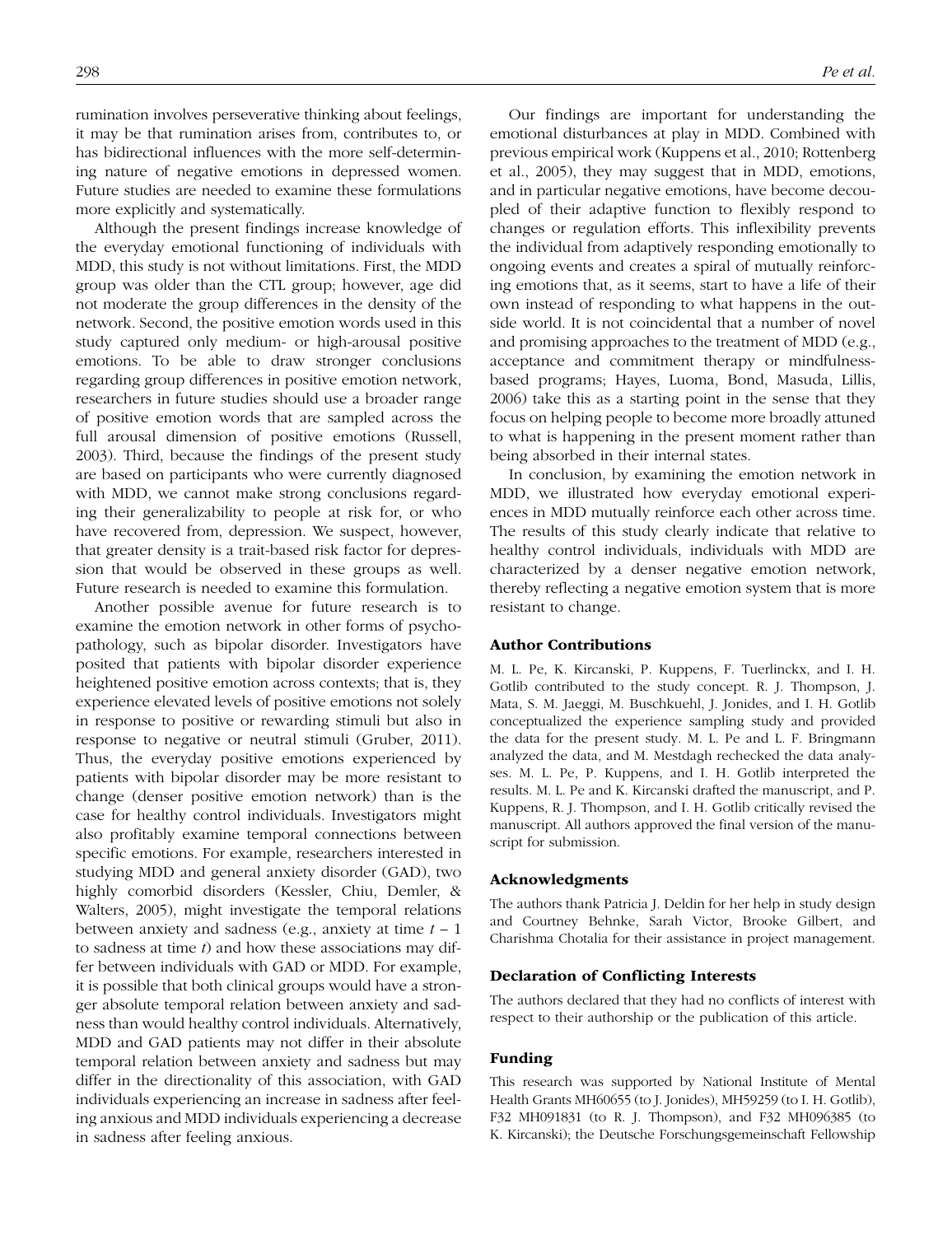(Wi3496/4-1 to J. Mata); the Research Council of KU Leuven (GOA/15/003 to F. Tuerlinckx and P. Kuppens); the Interuniversity Attraction Poles programme financed by the Belgian government (IAP/P7/06); and the Fonds Wetenschappelijk Onderzoek-Vlaanderen Travel Grant K206813N (to M. L. Pe).

### Notes

1. The term *density* is used in the literature on mathematics of networks. It refers to the number of connections between nodes (or vertices) in a given network (Newman, 2010). In the present study, rather than counting the number of connections, we examined the mean strength of the connections between nodes (i.e., emotions).

2. In contrast, research on emotional responses to events in daily life has shown that persons with MDD report a greater emotional change in response to positive events than do nondepressed persons (e.g., Bylsma, Taylor-Clift, & Rottenberg, 2011; Thompson et al., 2012). It is important to note, however, that events reported in daily life are subjective. When participants report a negative or positive event, they have already interpreted the event as such; the self-report does not give information concerning whether a more objectively rated negative or positive event has occurred. In the emotion-network density framework, we consider reactivity to objective events, which is aligned more closely with how reactivity is measured in the laboratory, typically in response to objective stimuli.

3. We reran the analyses including the outliers, and the results remained the same.

4. Because emotion variables tend to be highly correlated with each other, and because we included all of the emotion variables at time  $t - 1$  as predictors, suppressor effects may have influenced our findings. To ensure that this was not the case, we ran 121 simple multilevel models, each of which included only one predictor at a time. Our results remained largely similar, with the exception that analyses of the positive emotion network yielded slightly different results: Specifically, the CTL group ( $M = 0.10$ ,  $SE = 0.00$ ) had a denser positive emotion network than did the MDD group ( $M = 0.09$ ,  $SE = 0.00$ ),  $t(100) =$  $-2.57$ ,  $p = .01$ ,  $d = 0.51$ . However, because this method of analysis increases the risk of inflating the slope estimates, thereby leading to inflated density estimates, we caution readers when interpreting results from this analysis.

5. We also examined whether BDI-II scores are related to network density. We computed correlations separately for the MDD and CTL participants because BDI-II scores were used in part to assign participants to diagnostic groups and, therefore, had a bimodal distribution. Because the BDI-II scores for the CTL participants were highly skewed, we log-transformed these scores. Results were similar for both CTL and MDD individuals: BDI-II scores were positively correlated with the density of the overall network (MDD: *r* = .38, *p* < .01; CTL: *r* = .27, *p* = .05) and the negative emotion network (MDD:  $r = .33$ ,  $p = .02$ ; CTL:  $r = .33$ ,  $p = .02$ ), whereas this was not the case for the positive emotion network (MDD: *r* = .04, *p* = .76; CTL: *r* = .23, *p* = .11). 6. We also examined whether recruitment site (i.e., University of Michigan, Stanford University) or age affected these group differences. Age did not moderate these group differences, *F*(1, 100) = 0.95,  $p = .33$ ,  $\eta_p^2 = .01$ ; however, site did moderate these group differences,  $F(1, 100) = 4.34$ ,  $p = .04$ ,  $\eta_p^2 = .04$ . Within the  $t(48) = 10.65, p < .01, d = 3.07,$  and no group differences in the density of the positive emotion network—Michigan: *t*(52) = 0.42, *p* = .68, *d* = 0.12; Stanford: *t*(48) = 0.92, *p =* .36, *d* = –0.26. Thus, results remained consistent even after we examined group differences in the densities of the emotion networks independently for each site.

7. To investigate whether the diagnostic group difference in negative emotion-network density is stronger in women than in men, we ran a regression with negative emotion-network density as the dependent variable and group, gender, and its interaction as predictors. No significant interaction effect was found, which indicated that the difference between diagnostic groups did not differ between genders.

8. The standard-deviation score was computed by calculating the within-person standard deviation of each emotion variable first and then aggregating the mean of these standard deviations across emotions.

9. An alternative way to control for group differences in variance is to standardize all the emotion variables within persons (i.e., within a single person, the mean is 0 and variance is 1) and conduct the same multilevel models discussed earlier on these standardized variables. We conducted these analyses with similar results. The MDD group still had a denser overall emotion network than did the CTL group,  $t(104) = 4.81$ ,  $p < .001$ ,  $d = 0.94$ . Again, this result was driven by a denser negative emotion network in the MDD participants,  $t(104) = 4.91$ ,  $p <$ .001,  $d = 0.96$ ; the two groups did not differ in density of the positive emotion network,  $t(104) = 1.26$ ,  $p = .21$ ,  $d = 0.25$ .

10. We clarify that positive and negative emotion networks are defined as networks in which positive and negative emotions are used as dependent variables, respectively, and the predictors for both networks are all of the different emotions at time  $t - 1$ .

11. The strong influence of the cross-lagged relations on the group difference in density findings suggests that the denser negative emotion network found in MDD is more about the insulated and self-determining nature of the negative emotion system and less about the perseveration of negative affect (which is measured by the autocorrelation or inertia variable).

### **References**

- American Psychiatric Association. (2013). *Diagnostic and statistical manual of mental disorders* (5th ed.). Arlington, VA: American Psychiatric Publishing.
- Barrett, D. J., & Feldman Barrett, L. (2000). ESP: The experience sampling program (Version 4.0) [Software]. Available at http://www.experience-sampling.org/
- Beck, A. T., Steer, R. A., & Brown, G. K. (1996). *Beck Depression Inventory–II* (2nd ed.). San Antonio, TX: Psychological Corporation.
- Borsboom, D. (2008), Psychometric perspectives on diagnostic systems. *Journal of Clinical Psychology*, *64*, 1089–1108.